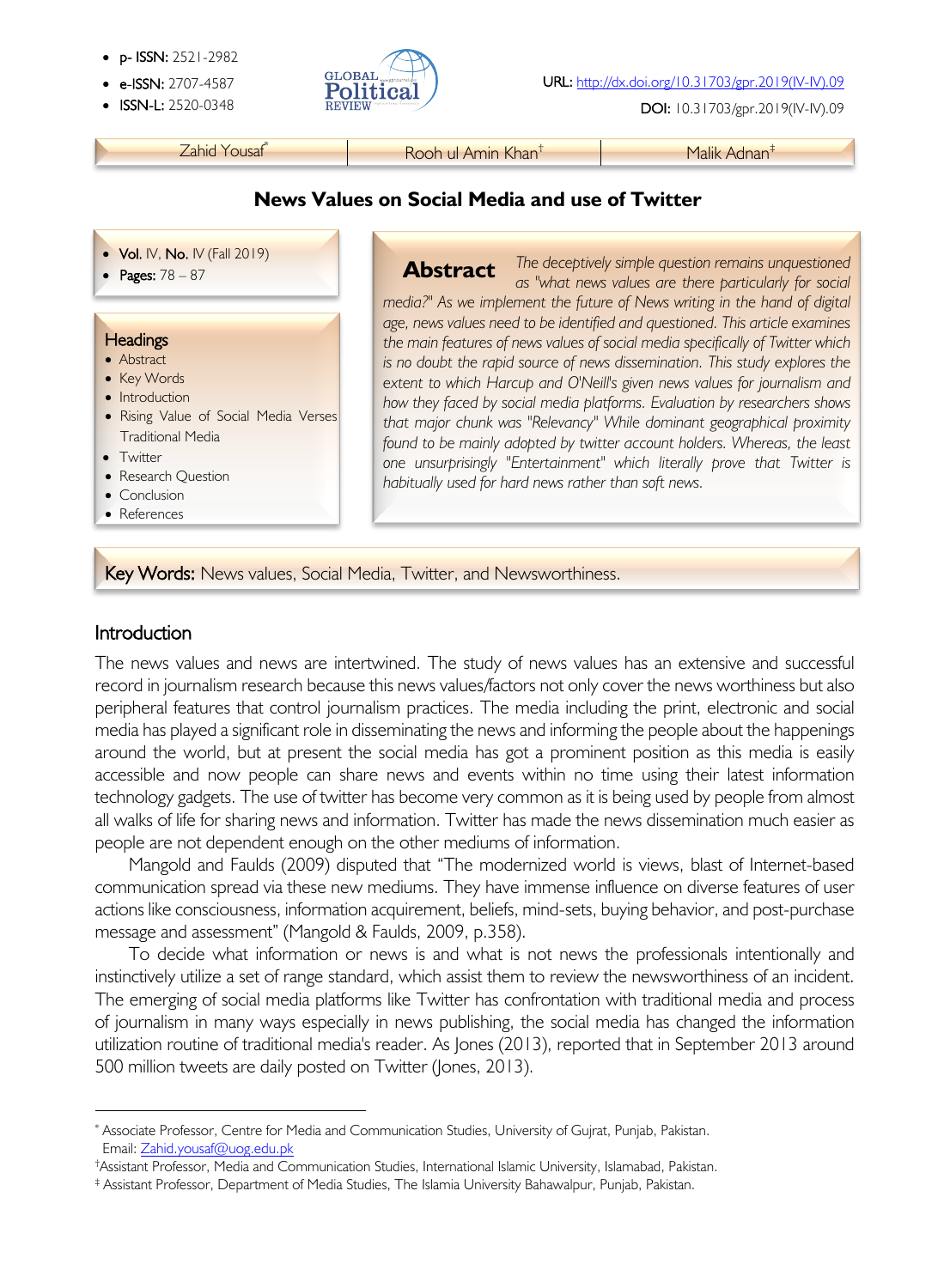#### Rising Value of Social Media Versus Traditional Media

The world is now the Internet rural community and Social media gateway has busted the terrestrial limits of local news. Online media has not the same characteristics as traditional media as Deuze (1999) said that internet has produced its individual class of journalism that is the forth sort of journalism, online journalism. This is not the same in characteristics and features like traditional media (Deuze, 1999). The traditional and social media both have got prominent position at present but social media particularly use of twitter has become common these days. The politicians, celebrities as well as layman all are using the said forum for different purposes.

Whereas news of social media may be criticizing and oppose but they never be neglected their influence on individuals as far as traditional media. In current situation of digital age, journalists and news promoters have to realize how to connect social sites like Twitter and Facebook to distribute information and meet up more audiences not only for breaking news but also as headlines manifesting people support to journalist's content (Kwak, Lee, Park, & Moon, 2010; Messner, Linke, & Eford, 2011). The social media no doubt has played an integral role in making people familiar with the latest developments and happenings across the globe without the territorial limits as the social media has engaged the people across the globe by the multiple social media applications as at present there are YouTube, Facebook, twitter, linked in and many more. These applications have connected the people globally (Bastos, 2014)

Kaplan and Haenlein (2010) described that what is actually the online media and what features distinguish the diverse types of social media moreover how institutions be able to utilize these online new sites (Kaplan & Haenlein, 2010, p. 59). The characteristics which differentiate the online media from other media are unlimited skills to collect news, speedy informing, basically patchy length of stories, use of shared comprehensive factors and straight reference of voice and video. Mainly such as multimediality, hypetextuality and interactivity make online journalism functionally different from publish journalism. Moreover, online media has influenced the ways print media present news (Paterson & Domingo 2008; Pavlik, 2001; Prasad, 2009; Quinn, 2005; Royal, 2008; Thurman & Lupton, 2008; Van der Wurff & Lauf, 2005).

Online media no doubt change the way the traditional media present news because there is latest technology which not only influences the process of news dissemination but also in news selection as Domingo and Karlsson believed that the progress of new media and online reporting has also recommended the possible significance of new media tools which decided that what becomes news. Study on online journalism points out that user contribution in news production has now more essential (Domingo et al., 2008; Karlsson, 2011). Pew research center verified that The Web has fully advanced the news setting because of this major advancement in print media and electronic media and enhance the second source of news in the US, after television (Pew Research Center, 2012).

### **Twitter**

The media is bridging the people from one part of the world with other parts, the media including the print, electronic and social media has played a significant role in disseminating the news and informing the people about the happenings around the world, but at present the social media has got a prominent position as this media is easily accessible and now people can share news and events within no time using their latest information technology gadgets. The use of twitter has become very common as it is being used by the people from almost all walks of life for sharing news and information. Twitter has made the news dissemination much easier as people are not dependent enough on the other mediums of information.

Social media is no doubt transformative forces that present new challenges to traditional media. People more and more rely on online news services to inform themselves of most recent updates. Reason to choose Twitter over other social media is that Twitter usually considered as hard new medium rather than YouTube, Facebook and Flicker as Phillips (2012) describes that in online and social media setting the hard news perhaps posted on Twitter while Facebook contains and control more traffic. Furthermore, journalists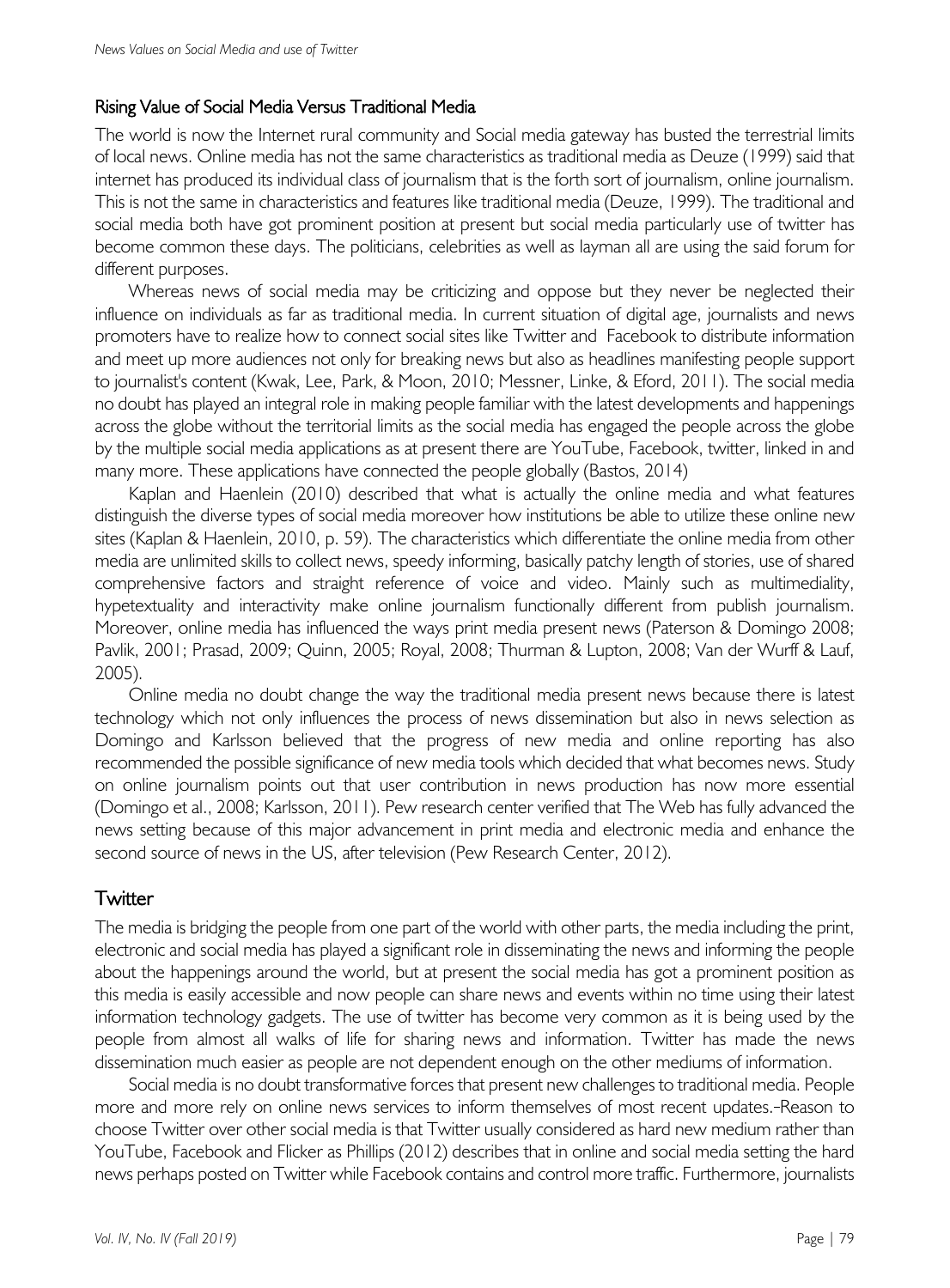are always welcome the medium which permitted them to report breaking news Speedily and no doubt that in many cases Twitter and other social media are more immediate than the traditional media channels. The role of conventional news media is assisted via their news accounts on Twitter and no doubt that these news accounts are more dominant than conventional news media because of their rapid rise in the current situation. In 2015, 63 percent of Facebook and Twitter users believed that they utilized these social sites to find updates about any incidents and controversies. These values raised before two years from 52 percent on Twitter and 47 percent on Facebook (Barthel, Shearer, Gottfried, & Mitchell, 2015). Journalists also depend on Tweeter to access the top news stories as Kwak, Larsson and Moe stated that the media persons are amongst the twitter users and consequently access stories through their Twitter contact's sphere (Kwak et al., 2010; Larsson & Moe, 2011).

Twitter is actually transformation of old and traditional media because several researchers stated in their previous research on Twitter have discovered that the same people holding key positions in Titter who held strong participants of traditional media. They have their Twitter and Twitter practice and follow media happenings (An et al., 2011; De Longueville, Smith, & Luraschi 2009; Kwak et al., 2010; Shamma, Kennedy, & Churchill, 2010). Online news media is a vital source of news not only for public but also for journalists and news editors. They can utilize social and new media platforms like Twitter to distribute news and information.

Twitter has been exercised as a foundation of news proposal specifically by performance and particularly the characteristic of Twitter dig out through post-read community comments and reactions (Agarwal, Chen, & Wang, 2012; Morales, Gionis, & Lucchese, 2012; Phelan et al., 2011). In fact, 59% didn't post any news only tweet or retweet main or headlines (Pew Research Center, 2012).

Researchers selected this topic to explain following objectives

- 1. The major aim of the study is to discover which news values are considered most significant in the news service on social media
- 2. To examine the news value which needs to be implemented while disseminate news on Twitter.

# Research Question

- 1. What is the main news values used in Twitter?
- 2. Are traditional news values disappear because of the social media?

We cannot even ignore online and social media in current situation. Today is the age of new media and new technology and journalists have to be up to date with all latest technology. The journalists and professionals cannot compete in modern society without online and social media; in short they must be multi skilled.

We specifically chose Twitter rather than Facebook because it presents an extraordinary chance to measure and investigate, how news produce interest by study that how many people restructure the same news story. As Bastos (2014) discovered in his investigation that Twitter is more valuable for hard news stuff whereas Facebook is a platform for soft news like trend, style and leisure (Bastos, 2014, p. 17).

### Literature Review

### Conceptual Clarifications

For better understanding of our discussion, we begin this section with conceptual clarifications.

### Taxonomies of News values

News without values is maybe still news but can someone be alive without soul? Same as with the case of news values as news couldn't be worthiness without news values. It is noticed that their investigation didn't inform them why news values are essential for the central issue (p. 268) or necessarily need for newspaper writers when they write a news story for their newspaper. The ending point is, O'Neill and Harcup (2009)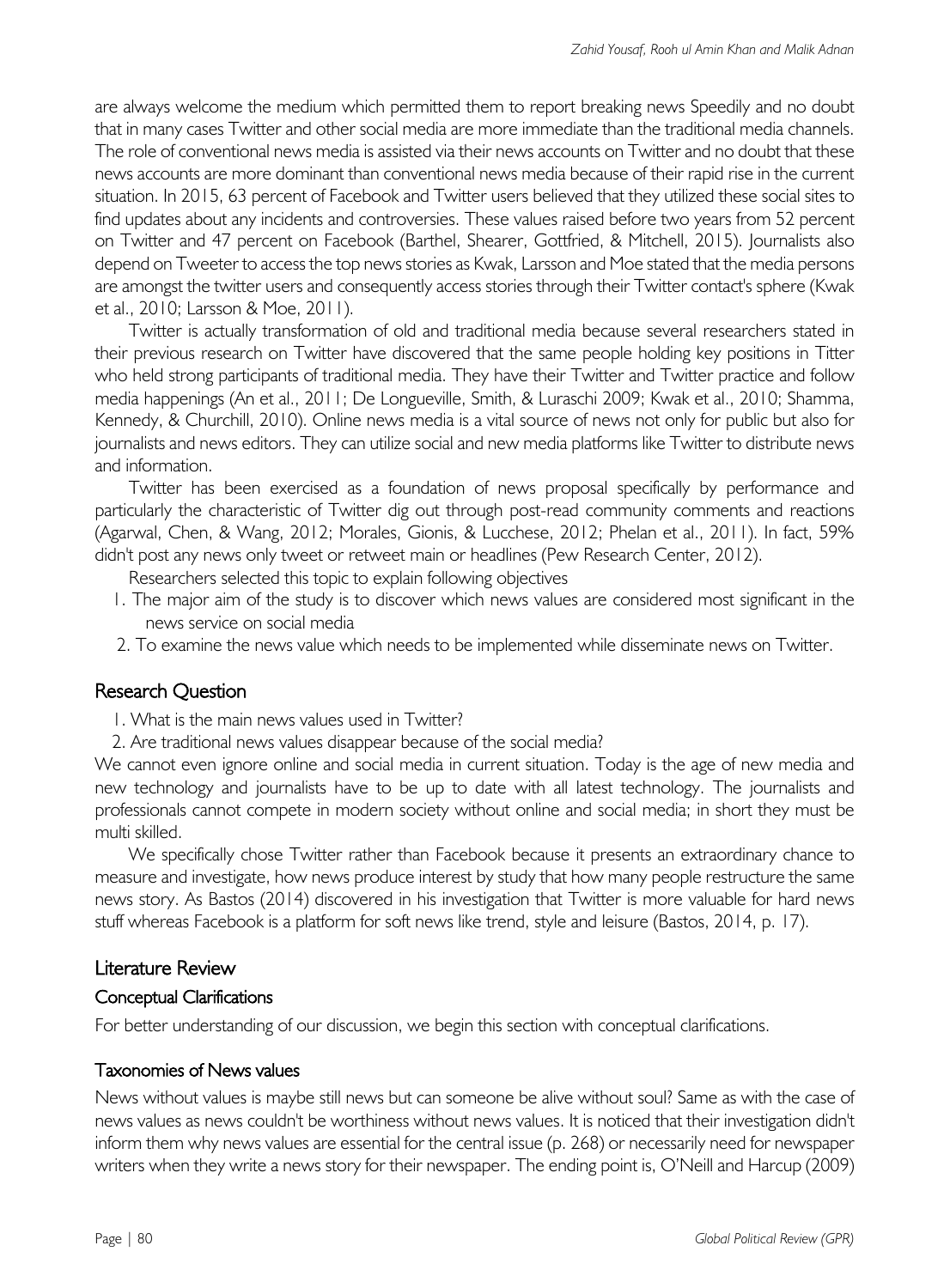identified that news value's debate some time confusing the difference between news practicing and news selection. (p. 171). This was presented not ultimate word about news values but as an addition regarding representation of news selection a further visible and improved and reasonable practice (Harcup & Neill 2001, p. 279). Donsbach (2004) believed that news values do not have actually intention standards and essentially concerned with subjective opinions whereas Hall (1973) recommended that news values are actually the element of a theory that created the system of recognizing the world that favors and acceptable ( Hall, 1973 ). Moreover, news values are unpredictable phenomena as it varies from situation to situation and different scholars and researchers analyzed news construction, not only the analysis of content but also the analysis of photography via discourse and semiotic analysis.

Social media has affected the traditional media sources as well including the radio, television and the newspapers as people can get instant news regarding the events and happenings across the globe. Social media has become a source which has transformed the recent means of communication and now everyone maybe the journalist, reported or the media person as the mobile phone technology and the recent reforms in the information technology age has left deep effects on the entire scenario of news and information dissemination (Caple and Bednarek, 2016). The Harcup and O'Neill (2001) study approved that there is no comprehensible difference between news selection and news practicing and content analysis is also fail to clear this distinction and this is also additionally discovered by Caple and Bednarek (2016) in their study that presents an opposite discursive approach which defines how news values are created through different semiotic resources and performance (Caple & Bednarek, 2016). Dick's also stated in his recent study regarding news values of info graphic that information through visualizations disputed the traditional news values (Dick 2014, p. 499). In the end, despite restrictions, Harchup and O'Neill believed new values are one of the significant part of journalism which not only clear what is selected but also why something is not selected (O'Neill & Harcup 2009, 162).

## Newsworthiness in 21st century

The use of social and new media in 21st century is witness itself that there is a huge bluster of social media sites specifically Facebook, Twitter and YouTube etc. It has been found in numerous studies that twitter no doubt a significant source of news and when there is a need to driving traffic Facebook considered a dominant source. Jeong and Chyi (2014) stated that not only individual but news sources and news sites are also rapidly depending on the news and updates recommend by social media. They further said that the entire US newspapers which have routine circulation of above 100, 00 are exploited social media as an extra resource to dispense their online content (Jeong, & Chyi, 2014). News are never determined just on the base of news values, but there are also other factors that influence the news selection like the ownership of news organizations and specifically when we talk about social media there is prominence of individual interests that manipulate the actual news. As Herman and Chomsky affirm in their propaganda model in which one of the major news filter is the ownership of organizations.

Our aim is consequently in three fold: 1st is define the notion of news values on social media 2nd is studies the characteristics and frequency of news values present on Twitter and finally last but not the least investigate how traditional news value of O' Neill can be exploited and discover new trends of news values on Twitter.

#### Determinants of news and its selection

News values can be classified in several ways but in essence they determine that out of the ordinary. The increasing speed of online and social media sites as well as the emerging use of new features of multimedia can also change the news preference. Prior researches based on the aspects which identified the news as many of scholar would have the same opinion that News values play vital role in the procedure of news selection no doubt that further aspects also significant and prevail diverse normative concerns (Kovach & Rosenstiel, 2001; Stromback, 2005). Ultimately literature on news values shows that final purpose of news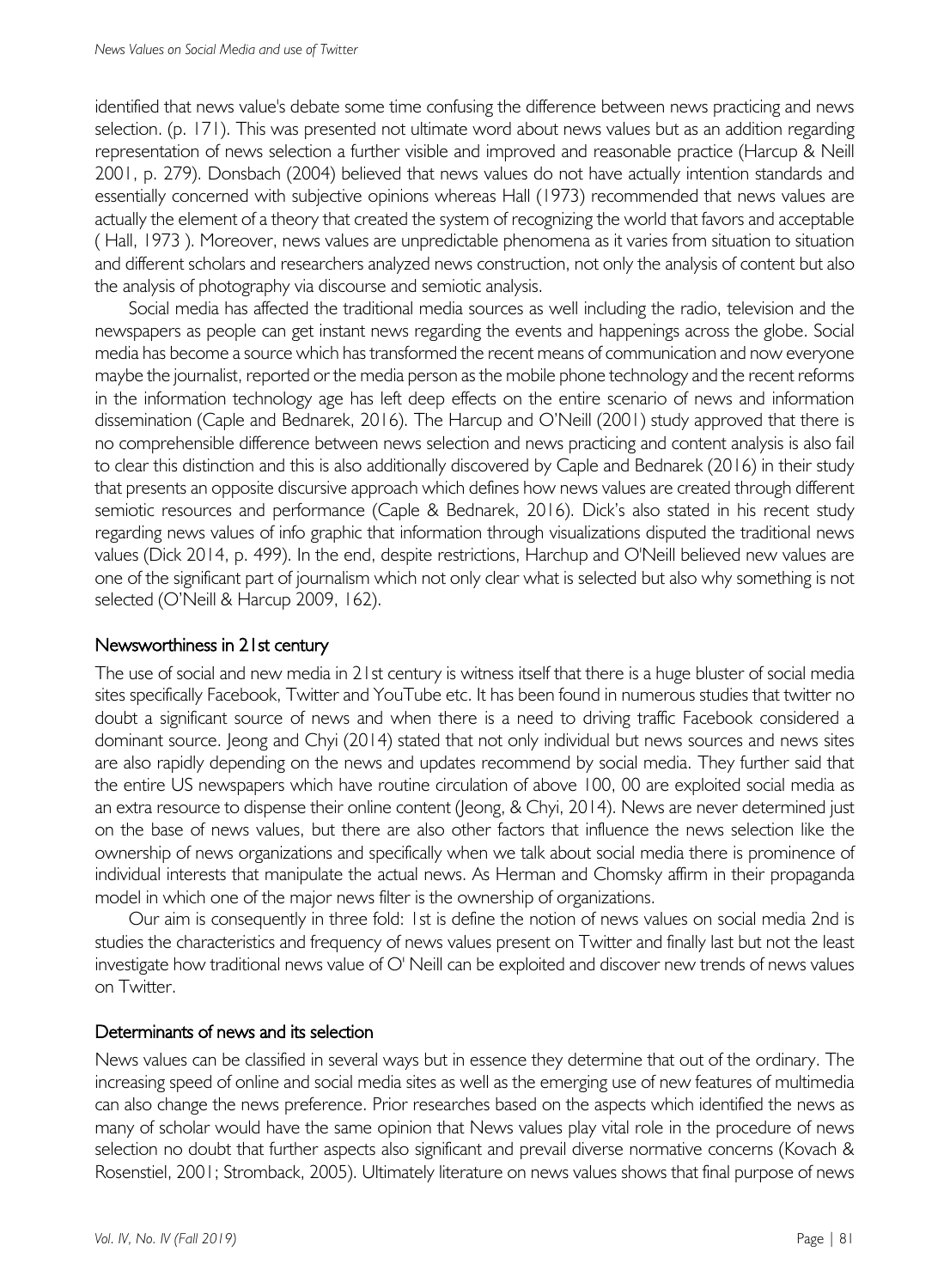Values usually explain the reason to choose some event as piece of news as News values actually considered the decisive factor which defines whether something is news or not. Palmer, Westerstahl and Johansson, (1994, 2000) stated that News values have usually been described as set of standards which assist to verify that an event is probability as news (Palmer, 2000; Westerståhl & Johansson, 1994). According to prior studies regarding news value, it is concluded that news values considered the base of newsworthiness as Palmer (1998) stated that news values are the initial effort to give logical explanation of newsworthiness while Allan (1999) confirmed news values as modern study Whereas Tunstall (1970) give news values as exceptional credit to answer the most relevant question 'what is news' (Palmer, 1998, p. 378, Allan, 1999, p. 63; Tunstall, 1970, p. 20).

In short, all these researches ever since the first research of Galtung and Ruge in 1965, were investigated why some issues or events are covered as news, while theory of news values and process of investigation extensively vary (Caple & Bednarek, 2013). On the other hand, News values or criteria of news worthiness that determine what become news, although there may be difference between what traditional news value predictions about news and actually is, essential when news disseminate via social network platform like Twitter.

As literature determines that there are some other elements that influence news selection rather than just depend on news values. As many researchers stated that some other features like the type of news and matter of authority influence the news selection while profit-making stress is also influenced as they have their specific goals for their target audience.

The social media replicate a new attitude and way to people and journalists of social media as social media main focus is interactivity which is more important than agenda setting As Deuze (2000) stated via survey with online reporters, the (78%) journalists approved that online reporting suggests an additional value to other journalisms (Deuze, 2000). On the other side, type of news also influence news selection as hard and exclusive news has to be published but when journalists deal with soft news they consider news values seriously. Whereas there are some powerful journalists those have extra authority to publish a news as Kovach and Rosential (2010) claim that online journalism has diverse characteristics so the process of news selection also differs from traditional journalism (Kovach & Rosenstiel, 2010). The researchers stated that some other features like the type of news and matter of authority influence the news selection while profit-making stress is also influenced as they have their specific goals for their target audience prior to any natural traits of newsworthiness or significance (Niblock & Machin, 2007).

# **Methodology**

Analysis of selected content cannot tell us everything about journalism, of course, but it can tell us something. Most obviously, it can tell us what has been selected as news. This can be useful because it can help take our knowledge of what is news beyond the subjective and the area of what we may think we know into more systematic analysis of what has actually been selected. Scholarly explanations of news values such as that put forward by Harcup and Neill, 2001. Remarkably, the news values of social media remain significance study because what

Shows in such media is by definition the result of journalistic selection in a highly spirited market.

| News Values     | Definitions                                 |
|-----------------|---------------------------------------------|
| The power elite | individuals,<br>Stories concerning powerful |
|                 | organizations or institutions               |
| Celebrity       | Stories concerning people who are already   |
|                 | famous                                      |

Table 1. News values and their definitions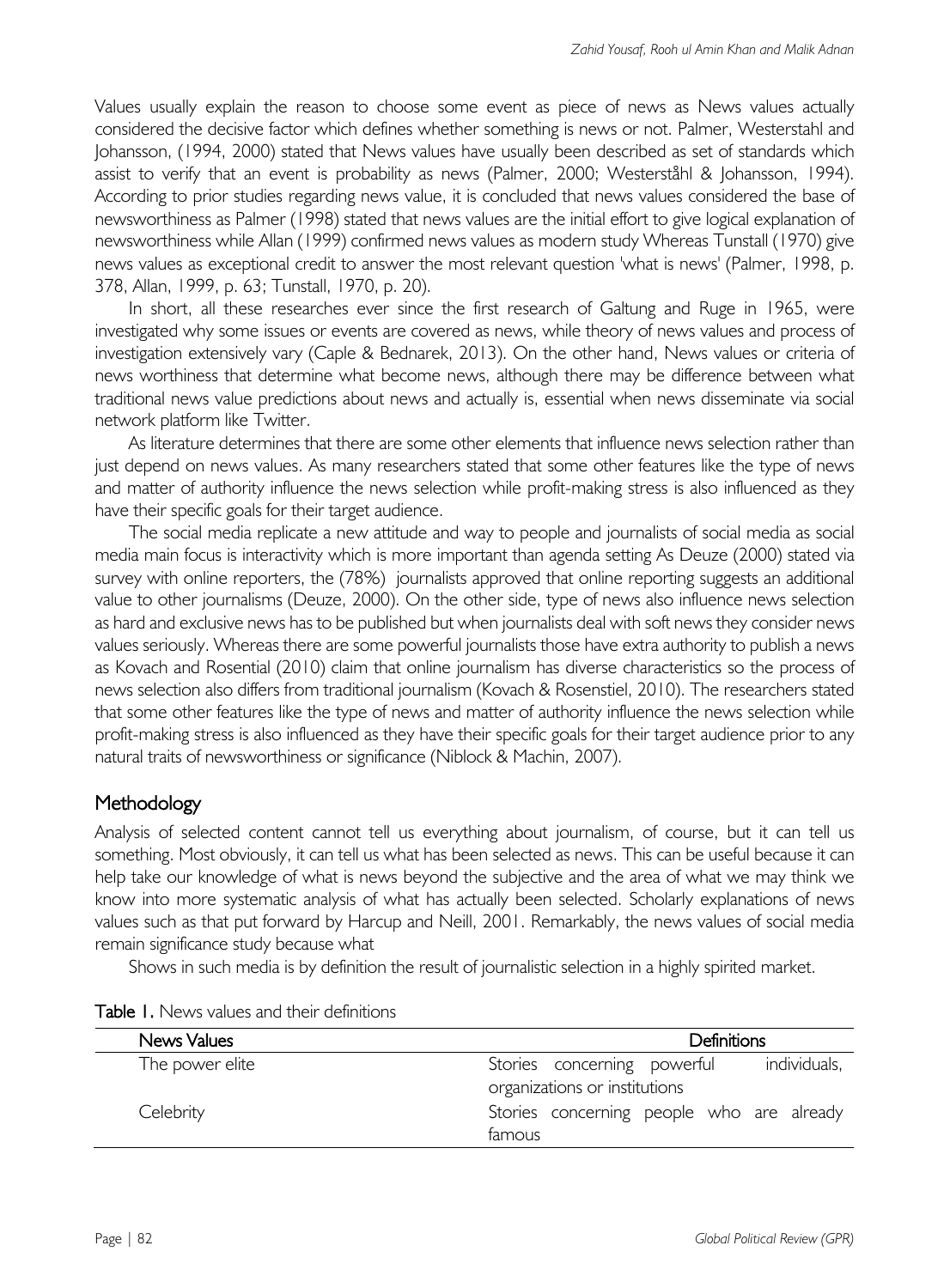| Entertainment | Stories concerning sex, show-business, human<br>interest, animals and unfolding drama, or offering<br>for<br>humorous<br>opportunities<br>treatment, |
|---------------|------------------------------------------------------------------------------------------------------------------------------------------------------|
| Surprise      | entertaining photographs or witty headlines<br>Stories with an element of surprise and/ or<br>contrast                                               |
| Bad news      | Stories with negative overtones such as conflict or<br>tragedy                                                                                       |
| Good news     | Stories with positive overtones such as rescues<br>and cures                                                                                         |
| Magnitude     | Stories perceived as sufficiently significant either in<br>the numbers of people involved or in potential<br>impact                                  |
| Relevance     | Stories about issues, groups and nations perceived<br>to be relevant to the audience                                                                 |
| Follow-ups    | Stories about subjects already in the news                                                                                                           |
| Media agenda  | Stories that set or fit the news organization's own<br>agenda                                                                                        |

The study based on News values on social media and specifically the researchers selected Twitter and the reason is that Twitter considered the more significant source of news as compared to Facebook. According to Holt (2013) Twitter perhaps the mostly well-known micro blogging medium and probably to have something like 200 million expected users who tweeted about 400-500 million per day (Holt, 2013).Whereas, Forbes (2013) marked Twitter as the top rising social platform in the world (McCue, 2013).

# Data Collection

We take twitter account of top Pakistani leaders of different political parties and journalists who affiliate with well rated channels. The selected politicians and journalists actively use twitter for dissemination of their point of views.

To ensure sufficient variance in the number of tweets for each politician and journalists we focused on the four political leaders and four journalists with more than 100k Twitter followers: the four selected political leaders are Imran Khan (@ ImranKhanPTI), Maryum Nawaz (@MaryumNSharif), Bilawal Bhutto Zardari (@BBhuttoZardari) and Sheikh Rasheed (@ShkhRasheed). The four selected journalists are Hamid Mir (@HamidMirPAK), Mubasher Luqman (@mubasherlucman), Talat Hussain (@TalatHussain12) and Najam Sethi (@najamsethi).

For each person's account we collected all tweets from June  $1<sup>st</sup>$ , 2017 to July 31 $<sup>st</sup>$ , 2017 and from total</sup> tweets of two months, we have randomly selected 30 tweets from each account in selected period of time. This resulted in 218 tweets, of which Bilawal Bhutto Zardari only tweet 7 times in the selected period of time. We focus our analysis on these tweets. We used Twitter API to collect the tweets.

# Findings

In the time-period of two months (i.e. from 1st June to 20th July, 2017) all the selected Twitter accounts tweeted more than 500 tweets but randomly 218 selected tweets through API were found that such a study can in useful to revolve the basic question on credibility of Twitter and also as a basis for further debate and investigation about what does and what does not become a news on social media.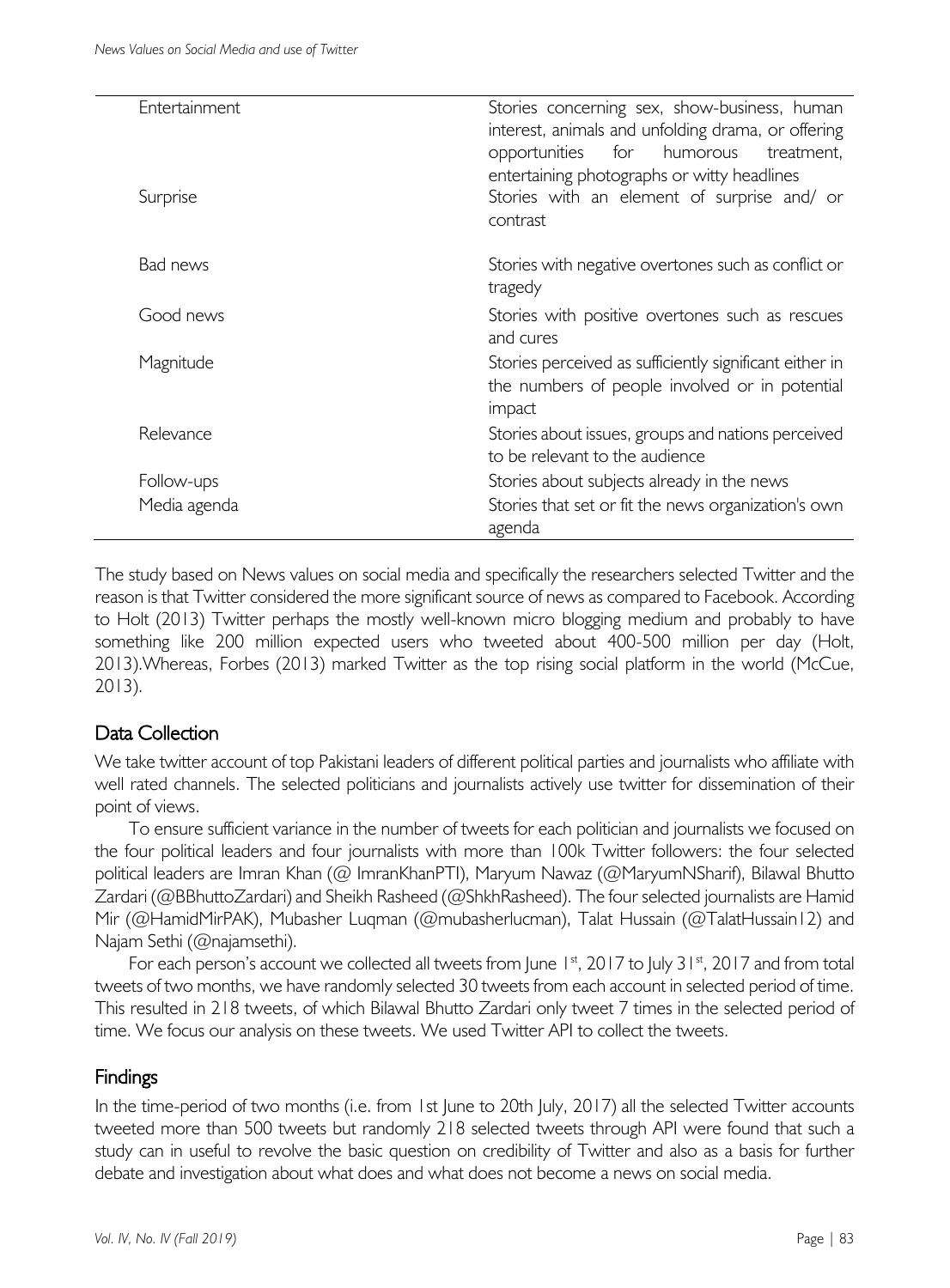#### Table 2. News values frequency on Twitter.

| <b>News Values</b>                                                                                       | Frequency                                                              |  |
|----------------------------------------------------------------------------------------------------------|------------------------------------------------------------------------|--|
| Power Elite (NVI)<br>a) elite nation<br>b) elite institutions<br>c) elite persons                        | Total= 132 (60.5%)<br>21(9.6%)<br>43 (19.7%)<br>68 (31.2%)             |  |
| Celebrity (NV2)<br>a) leader<br>b) prominent persons<br>c) showbiz personalities<br>d) sport stars       | Total = 134 (61.4%)<br>53 (24.3%)<br>67 (30.7%)<br>3(1.4%)<br>11(5.0%) |  |
| Entertainment (NV3)<br>a) pleasurable news<br>b) entertaining photographs/video<br>c) witty comical news | Total = 39 (17.8%)<br>13(6.0%)<br>$13(6.0\%)$<br>$13(6.0\%)$           |  |
| Surprise (NV4)<br>a) unexpected facts<br>b) shocking news<br>c) confusing or secreted news               | Total = $60(27.5%)$<br>4(1.8%)<br>16(7.3%)<br>40 (18.3%)               |  |
| Bad news (NV5)<br>a) conflicts and tragedy<br>b) devastation and deaths<br>c) scandals                   | Total = 97 (44.4%)<br>36 (16.5%)<br>16(7.3%)<br>45 (20.6%)             |  |
| Good news (NV6)<br>a) positive news<br>b) development and progress<br>c) relief and prosperity           | Total = $49(22.4%)$<br>15(6.9%)<br>$11(5.0\%)$<br>23 (10.6%)           |  |
| Magnitude (NV7)<br>a) influence for many<br>b) great consequences                                        | Total = $164(75.2%)$<br>104 (47.7%)<br>60 (27.5%)                      |  |
| Relevance (NV8)<br>a) geographical proximity<br>b) cultural proximity                                    | Total = $189(86.6%)$<br>162 (74.3%)<br>27 (12.4%)                      |  |
| Follow ups (NV9)<br>a) support previous news story<br>b) provide additional information                  | Total = 168 (77.0%)<br>137(62.8%)<br>31(14.2%)                         |  |
| Media agenda (NV10)<br>a) institutional/party agenda<br>b) personal agenda                               | Total = $112(51.3%)$<br>11(5.0%)<br>101 (46.3%)                        |  |

Likewise, in tweets, this was observed that all the selected accounts on twitter, tweeted more tweets under geographical proximity 162 (74.3%). It is relevant to mention that; relevancy became more adopted news value on Twitter. The highest number of tweets was regarding relevancy 189 (86.6%) as compared to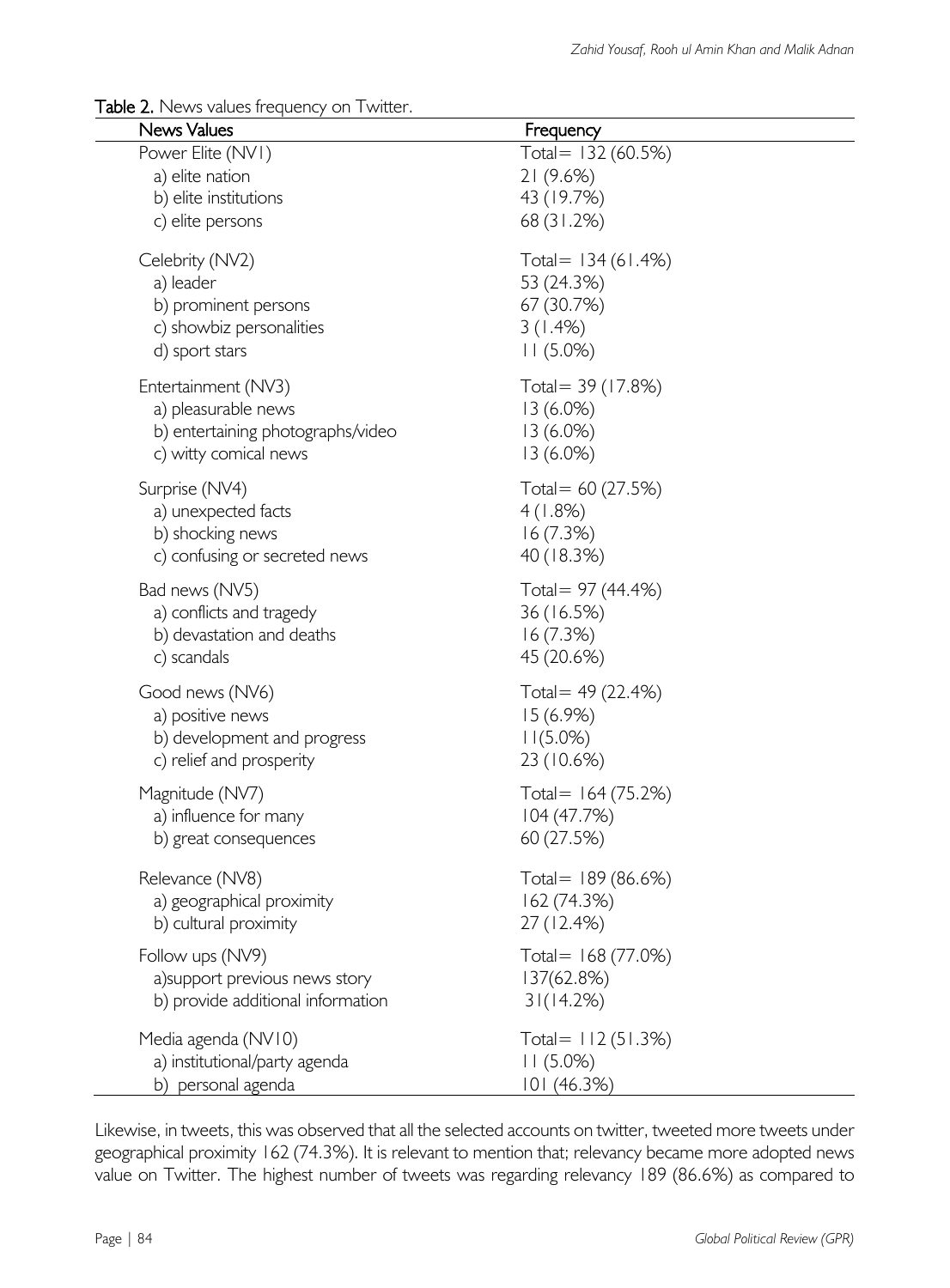follow up 168 (77.0%) while Magnitude 164 (75.2%) also was a major chunk of overall presented on selected tweets. Whereas results also exposed that tweets about Power Elite were 60.5% and Celebrity were 61.4% which were approximately equally found. Furthermore, study revealed that on twitter users more focused is the agenda specifically their personal agenda 101 (46.3%) was more prominent as compared to party agenda. The Surprise 27.5% and Good news 22.4% were disclosed around in close proximity. Predictably, Entertainment 39 (17.8%) was the least one which showed that Twitter is a platform of hard news rather than soft news as Bad news also 97 (44.4%) in which most were about scandals approximately 50 % out of total.

# **Conclusion**

Newsworthiness is essential through which we determine how prominently the story had been covered while news value's description being not predetermined. Many models of news values have been represents but they are not fixed they can change time to time and as different forms of news media come into existence. The idea of news values can assist us to recognize the system in which some incidents become familiar as 'events' and the ways that some of those 'events' are then selected to become 'news'. The study examined the news values on Twitter and concluded that major chunk was relevancy while dominant geographical proximity found to be mainly adopted by twitter account holders. Whereas the least one unsurprisingly Entertainment and this can be resulted due to API restrictions as it didn't fetch photographs and videos regarding entertaining characteristics.

News values also facilitate us to discover the technique in which essentials of the chosen 'events' will be highlight at the same time as others will be disqualified. While discussion of news values sometimes smudges differences between news choice and news dealing.

There is need to explain the difference between reason to choose an event as news and news values as both phenomena considered interrelated In this regard, Bedanrek and Caple (2014) sort out this compound connection to resolve the issue of complex question "what and why a particular event/issue is considered as news (Bedanrek & Caple, 2014, p. 139). To conclude, the researchers suggest that there is need to work on social media news value as they could be different from traditional media values as observed that on twitter the newsworthiness on twitter can be determined through some other important factors like hashtags #, number of viewers, retweeted, clicking and pins on content. Many Researchers believed, the news dealing and news selection hold pressure and influence of clicking and sharing in case of online news (Thurman & Myllylahti, 2009; Phillips, 2012; Bell, 2015). So the medium and by what means news will be selected also important.

Moreover, Twitter accounts holders run their accounts individually. News values finish up being integrated by experts and professionals because news values are progressive and vital, which can be changed within time and feature of medium.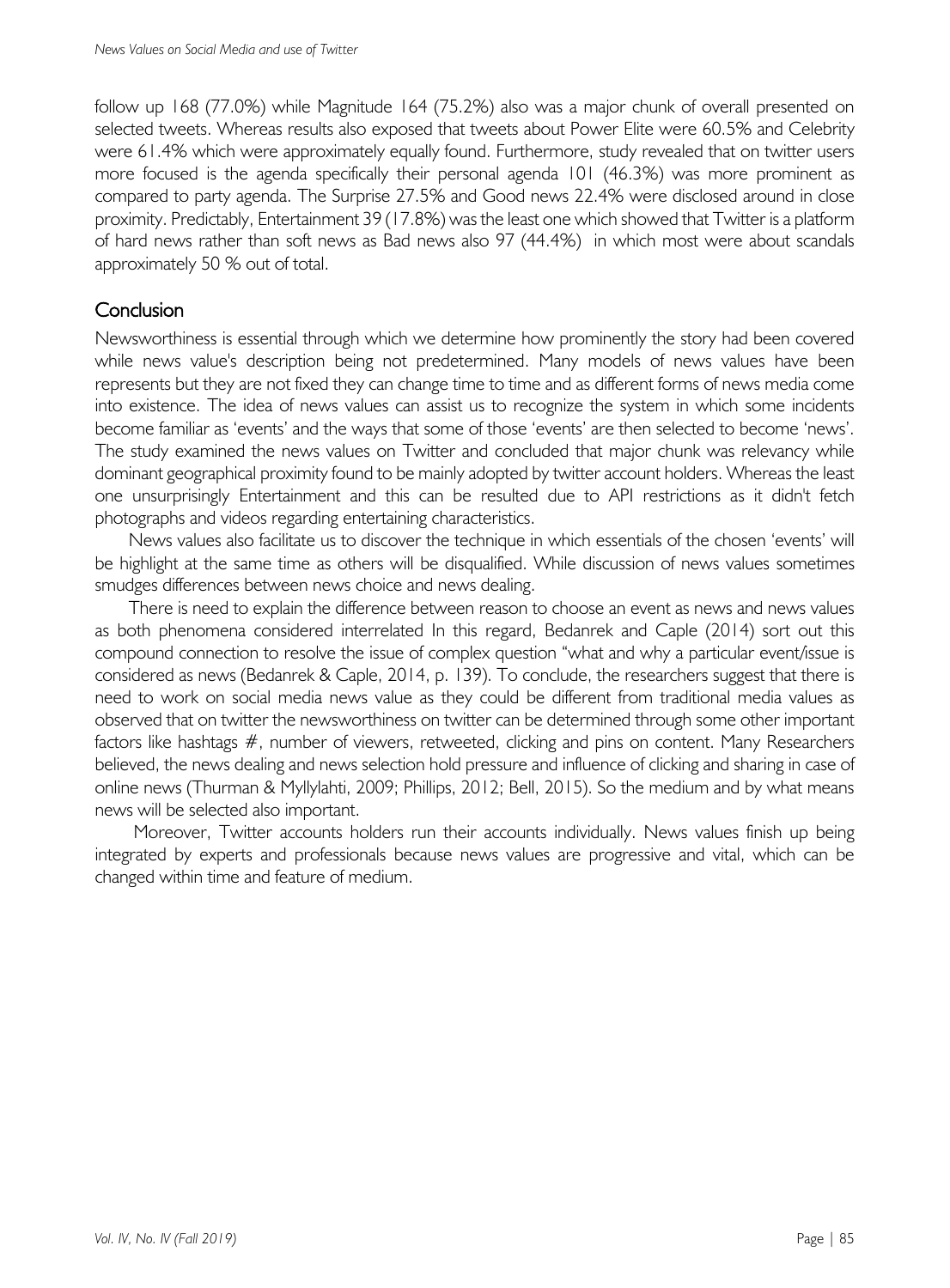# References

- Agarwal, D., Chen, B. C., & Wang, X. (2012, October). Multi-faceted ranking of news articles using postread actions. In *Proceedings of the 21st ACM international conference on Information and knowledge management* (pp. 694-703). ACM.
- Allan, S. (1999). News culture, issues in cultural and media studies. *London: Open UP*.
- An, J., Cha, M., Gummadi, P. K., & Crowcroft, J. (2011, July). Media Landscape in Twitter: A World of New Conventions and Political Diversity. In *ICWSM*.
- Barthel, M., Shearer, E., Gottfried, J., & Mitchell, A. (2015). The evolving role of news on Twitter and Facebook. *Pew Research Center*, *14*.
- Bastos, M. T. (2015). Shares, pins, and tweets: News readership from daily papers to social media. *Journalism studies*, *16*(3), 305-325.
- Bednarek, M., & Caple, H. (2014). Why news do values matter? Towards a new methodological framework for analysing news discourse in Critical Discourse Analysis and beyond. *Discourse & Society*, *25*(2), 135-158.
- Brighton, P., & Foy, D. (2007). *News values*. Sage.
- Campbell, V. P. (2004). *Information age journalism: Journalism in an international context*. Arnold (Hodder Headline Group).
- Caple, H., & Bednarek, M. (2013). Delving into the discourse: Approaches to news values in journalism studies and beyond.
- Caple, H., & Bednarek, M. (2016). Rethinking news values: What a discursive approach can tell us about the construction of news discourse and news photography. *Journalism*, *17*(4), 435-455.
- Center, P. R. (2012). In Changing News Landscape, Even Television is Vulnerable. *Trends in News Consumption*.
- Cohen, S., & Young, J. (1973). *The manufacture of news: a reader* (Vol. 3). Sage Publications.
- De Francisci Morales, G., Gionis, A., & Lucchese, C. (2012, February). From c] hatter to headlines: harnessing the real-time web for personalized news recommendation. In *Proc]eedings of the fifth ACM international conference on Web search and data mining* (pp. 153-162). ACM.
- De Longueville, B., Smith, R. S., & Luraschi, G. (2009, November). Omg, from here, i can see the flames!: a use case of mining location based social networks to acquire spatio-temporal data on forest fires. In *Proceedings of the 2009 international workshop on location based social networks* (pp. 73-80). ACM.
- Deuze, M. (1999). Journalism and the Web: An analysis of skills and standards in an online environment. *Gazette (Leiden, Netherlands)*, *61*(5), 373-390.
- Deuze, M., & Yeshua, D. (2001). Online journalists face new ethical dilemmas: Lessons from the Netherlands. *Journal of Mass Media Ethics*, *16*(4), 273-292.
- Dick, M. (2014). Interactive infographics and news values. *Digital Journalism*, *2*(4), 490-506.
- Domingo, D., Quandt, T., Heinonen, A., Paulussen, S., Singer, J. B., & Vujnovic, M. (2008). Participatory journalism practices in the media and beyond: An international comparative study of initiatives in online newspapers. *Journalism practice*, *2*(3), 326-342.
- Donsbach, W. (2004). Psychology of news decisions: Factors behind journalists' professional behavior. *Journalism*, *5*(2), 131-157.
- Galtung, I., & Ruge, M. H. (1965). The structure of foreign news: The presentation of the Congo, Cuba and Cyprus crises in four Norwegian newspapers. *Journal of peace research*, *2*(1), 64-90.
- Golding, P., & Elliott, P. R. C. (1979). *Making the news*. Longman Publishing Group.
- Harcup, T., & O'neill, D. (2001). What is news? Galtung and Ruge revisited. *Journalism studies*, *2*(2), 261- 280.
- Hennan, E., & Chomsky, N. (1990). Manufacturing consent: The political economy of the mass media.
- Jones, C. (2013). Twitter could become profitable in 2015. Forbes.